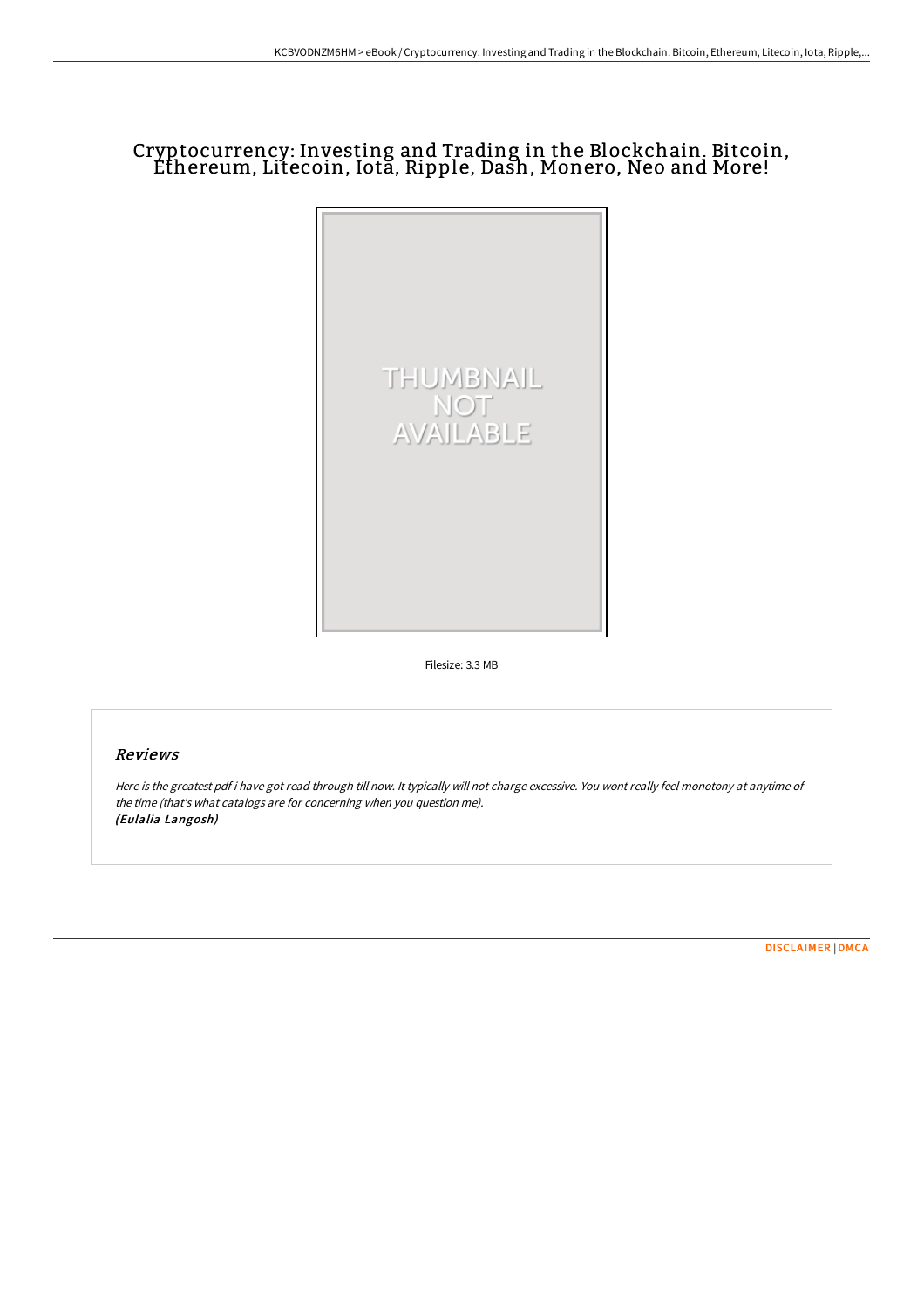# CRYPTOCURRENCY: INVESTING AND TRADING IN THE BLOCKCHAIN. BITCOIN, ETHEREUM, LITECOIN, IOTA, RIPPLE, DASH, MONERO, NEO AND MORE!



Createspace Independent Publishing Platform, 2018. PAP. Condition: New. New Book. Shipped from US within 10 to 14 business days. THIS BOOK IS PRINTED ON DEMAND. Established seller since 2000.

 $\blacksquare$ Read Cr[yptocurrency:](http://digilib.live/cryptocurrency-investing-and-trading-in-the-bloc.html) Investing and Trading in the Blockchain. Bitcoin, Ethereum, Litecoin, Iota, Ripple, Dash, Monero, Neo and More! Online

Download PDF Cr[yptocurrency:](http://digilib.live/cryptocurrency-investing-and-trading-in-the-bloc.html) Investing and Trading in the Blockchain. Bitcoin, Ethereum, Litecoin, Iota, Ripple, Dash, Monero, Neo and More!